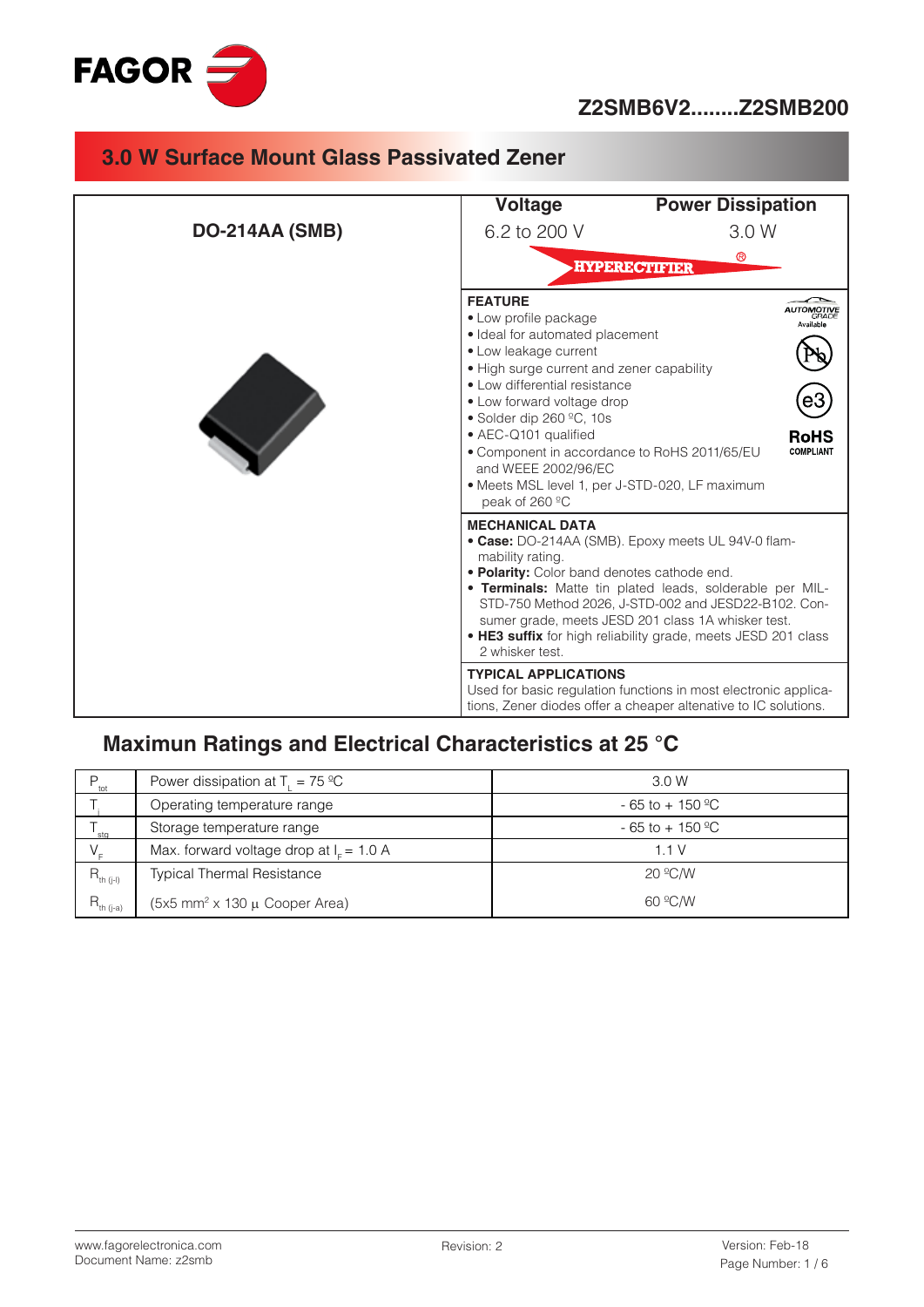

#### **Ordering information**

| <b>PREFERRED P/N</b> | <b>PACKAGE CODE</b> | <b>DELIVERY MODE</b>          | <b>BASE QUANTITY</b> | <b>UNIT WEIGHT (g)</b> |  |
|----------------------|---------------------|-------------------------------|----------------------|------------------------|--|
| Z2SMB51 TRTB         | <b>TRTB</b>         | 13" diameter tape and<br>reel | 3,200                | 0.082                  |  |
| Z2SMB51 TRTS         | <b>TRTS</b>         | 7" diameter tape and reel     | 750                  | 0.082                  |  |
| Z2SMB51 HE3 TRTB     | <b>TRTB</b>         | 13" diameter tape and<br>reel | 3,200                | 0.082                  |  |

# Package Outline Dimensions: (mm) DO-214AA (SMB)

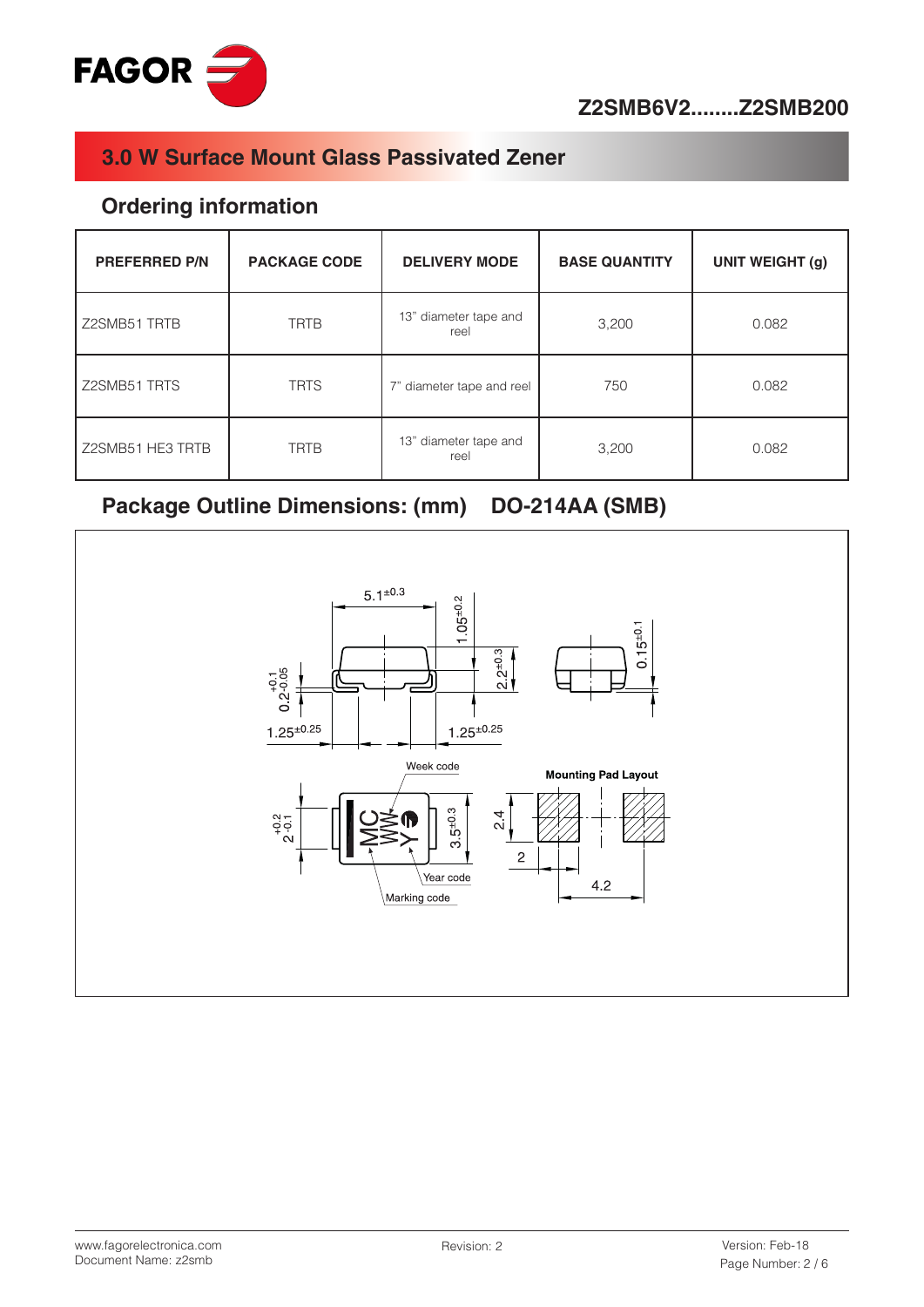

## **Rating and Characteristics** (Ta 25 ºC unless otherwise noted)

| <b>Type</b> | Marking<br>Code | Zener (1)<br>Voltage<br>Range<br>$V_Z$ at $I_{ZT}$ | Maximum<br>Zener<br>Impedance<br>$Z_{ZT}$ at $I_{ZT}$ | Typical<br>Temperature<br>Coeficient<br>at $I_{ZT}$ | Test<br>Current<br>$I_{ZT}$ | <b>l</b> <sub>R</sub> | Max Reverse<br>Leakage Current<br>@<br>$V_{R}$ | Max Regulator<br>Current<br>at 45 $\degree$ C<br><b>IzM</b> | Surge<br>Current<br>(10ms)<br>$I_{\text{zs}}$ |
|-------------|-----------------|----------------------------------------------------|-------------------------------------------------------|-----------------------------------------------------|-----------------------------|-----------------------|------------------------------------------------|-------------------------------------------------------------|-----------------------------------------------|
|             |                 | (V)                                                | $(\Omega)$                                            | (% / °C)                                            | (mA)                        | $(\mu A)$             | (V)                                            | (mA)                                                        | (mA)                                          |
| Z2SMB6V2    | JE              | $5.8 - 6.6$                                        | $\mathbf{2}$                                          | $+0.025$                                            | 100                         | 10                    | 3                                              | 245                                                         | 9600                                          |
| Z2SMB6V8    | <b>GE</b>       | $6.4 - 7.2$                                        | $\overline{c}$                                        | $+0.035$                                            | 100                         | 10                    | $\overline{4}$                                 | 220                                                         | 8820                                          |
| Z2SMB7V5    | GD              | $7.0 - 7.9$                                        | $\sqrt{2}$                                            | $+0.035$                                            | 100                         | 5                     | 6                                              | 200                                                         | 8000                                          |
| Z2SMB8V2    | GF              | $7.7 - 8.7$                                        | $\mathbf{2}$                                          | $+0.055$                                            | 100                         | 5                     | 6.5                                            | 180                                                         | 7300                                          |
| Z2SMB9V1    | GG              | $8.5 - 9.6$                                        | $\overline{4}$                                        | $+0.055$                                            | 50                          | 5                     | $\overline{7}$                                 | 165                                                         | 6590                                          |
| Z2SMB10     | GH              | $9.4 - 10.6$                                       | $\overline{4}$                                        | $+0.070$                                            | 50                          | $\mathbf{1}$          | 7.5                                            | 145                                                         | 6000                                          |
| Z2SMB11     | GK              | 10.4-11.6                                          | $\overline{\mathcal{I}}$                              | $+0.075$                                            | 50                          | $\mathbf{1}$          | 8.3                                            | 135                                                         | 5450                                          |
| Z2SMB12     | GL              | 11.4-12.7                                          | $\overline{7}$                                        | $+0.075$                                            | 50                          | 1                     | 9.1                                            | 120                                                         | 5000                                          |
| Z2SMB13     | GM              | $12.4 - 14.1$                                      | 10                                                    | $+0.075$                                            | 50                          | $\mathbf{1}$          | 9.9                                            | 110                                                         | 4600                                          |
| Z2SMB15     | GN              | 13.8-15.6                                          | 10                                                    | $+0.075$                                            | 50                          | $\mathbf{1}$          | 11.4                                           | 98                                                          | 4000                                          |
| Z2SMB16     | GP              | $15.3 - 17.1$                                      | 15                                                    | $+0.085$                                            | 25                          | 1                     | 12.2                                           | 90                                                          | 3750                                          |
| Z2SMB18     | GQ              | 16.8-19.1                                          | 15                                                    | $+0.085$                                            | 25                          | $\mathbf{1}$          | 13.7                                           | 80                                                          | 3330                                          |
| Z2SMB20     | GR              | 18.8-21.2                                          | 15                                                    | $+0.085$                                            | 25                          | 1                     | 15.2                                           | 72                                                          | 3000                                          |
| Z2SMB22     | GS              | 20.8-23.3                                          | 15                                                    | $+0.085$                                            | 25                          | $\mathbf{1}$          | 16.7                                           | 66                                                          | 2700                                          |
| Z2SMB24     | GT              | 22.8-25.6                                          | 15                                                    | $+0.085$                                            | 25                          | 1                     | 18.2                                           | 60                                                          | 2500                                          |
| Z2SMB27     | GU              | 25.1-28.9                                          | 15                                                    | $+0.085$                                            | 25                          | 1                     | 20.5                                           | 53                                                          | 2200                                          |
| Z2SMB30     | GV              | 28-32                                              | 15                                                    | $+0.085$                                            | 25                          | $\mathbf{1}$          | 22.8                                           | 48                                                          | 2000                                          |
| Z2SMB33     | GW              | $31 - 35$                                          | 15                                                    | $+0.085$                                            | 25                          | $\mathbf{1}$          | 25                                             | 44                                                          | 1800                                          |
| Z2SMB36     | GX              | 34-38                                              | 40                                                    | $+0.085$                                            | 10                          | $\mathbf{1}$          | 27.4                                           | 40                                                          | 1600                                          |
| Z2SMB39     | GY              | $37 - 41$                                          | 40                                                    | $+0.085$                                            | 10                          | 1                     | 29.6                                           | 37                                                          | 1500                                          |
| Z2SMB43     | GZ              | 40-46                                              | 45                                                    | $+0.095$                                            | 10                          | $\mathbf{1}$          | 32.7                                           | 33                                                          | 1300                                          |
| Z2SMB47     | HD              | 44-50                                              | 45                                                    | $+0.095$                                            | 10                          | $\mathbf{1}$          | 35.7                                           | 30                                                          | 1200                                          |
| Z2SMB51     | HF              | 48-54                                              | 60                                                    | $+0.095$                                            | 10                          | $\mathbf{1}$          | 38.8                                           | 27                                                          | 1100                                          |
| Z2SMB56     | ΗG              | 52-60                                              | 60                                                    | $+0.095$                                            | 10                          | $\mathbf{1}$          | 42.5                                           | 25                                                          | 1000                                          |
| Z2SMB62     | HH              | 58-66                                              | 80                                                    | $+0.105$                                            | 10                          | $\mathbf{1}$          | 47.1                                           | 21                                                          | 960                                           |
| Z2SMB68     | HΚ              | 64-72                                              | 80                                                    | $+0.105$                                            | 10                          | 1                     | 51.7                                           | 20                                                          | 880                                           |
| Z2SMB75     | HL.             | 70-80                                              | 100                                                   | $+0.105$                                            | 10                          | $\mathbf{1}$          | 57                                             | 18                                                          | 800                                           |
| Z2SMB82     | НM              | 77-87                                              | 100                                                   | $+0.105$                                            | 10                          | $\mathbf{1}$          | 62.4                                           | 16                                                          | 730                                           |
| Z2SMB91     | <b>HN</b>       | 85-96                                              | 200                                                   | $+0.110$                                            | 5                           | $\mathbf{1}$          | 69.2                                           | 15                                                          | 650                                           |
| Z2SMB100    | HP              | 94-106                                             | 200                                                   | $+0.110$                                            | 5                           | $\mathbf{1}$          | 76                                             | 13                                                          | 600                                           |
| Z2SMB110    | HQ              | 104-116                                            | 250                                                   | $+0.110$                                            | 5                           | $\mathbf{1}$          | 83.5                                           | 12                                                          | 550                                           |
| Z2SMB120    | HR              | 114-127                                            | 250                                                   | $+0.110$                                            | 5                           | $\mathbf{1}$          | 91.2                                           | 11                                                          | 500                                           |
| Z2SMB130    | <b>HS</b>       | 124-141                                            | 300                                                   | $+0.110$                                            | 5                           | 1.                    | 98.2                                           | 10                                                          | 460                                           |
| Z2SMB150    | HT              | 138-156                                            | 300                                                   | $+0.110$                                            | 5                           | 1                     | 114                                            | 9                                                           | 400                                           |
| Z2SMB160    | <b>HU</b>       | 153-171                                            | 350                                                   | $+0.110$                                            | 5                           | $\mathbf{1}$          | 122                                            | 8.5                                                         | 375                                           |
| Z2SMB180    | HV              | 168-191                                            | 400                                                   | $+0.110$                                            | 5                           | $\mathbf{1}$          | 137                                            | 8.0                                                         | 330                                           |
| Z2SMB200    | HW              | 188-212                                            | 450                                                   | $+0.110$                                            | 5                           | $\mathbf{1}$          | 152                                            | 7.5                                                         | 300                                           |

(1) Tested with pulses.

Pulse test: tp  $\leq$  50 ms;  $\delta$  < 2%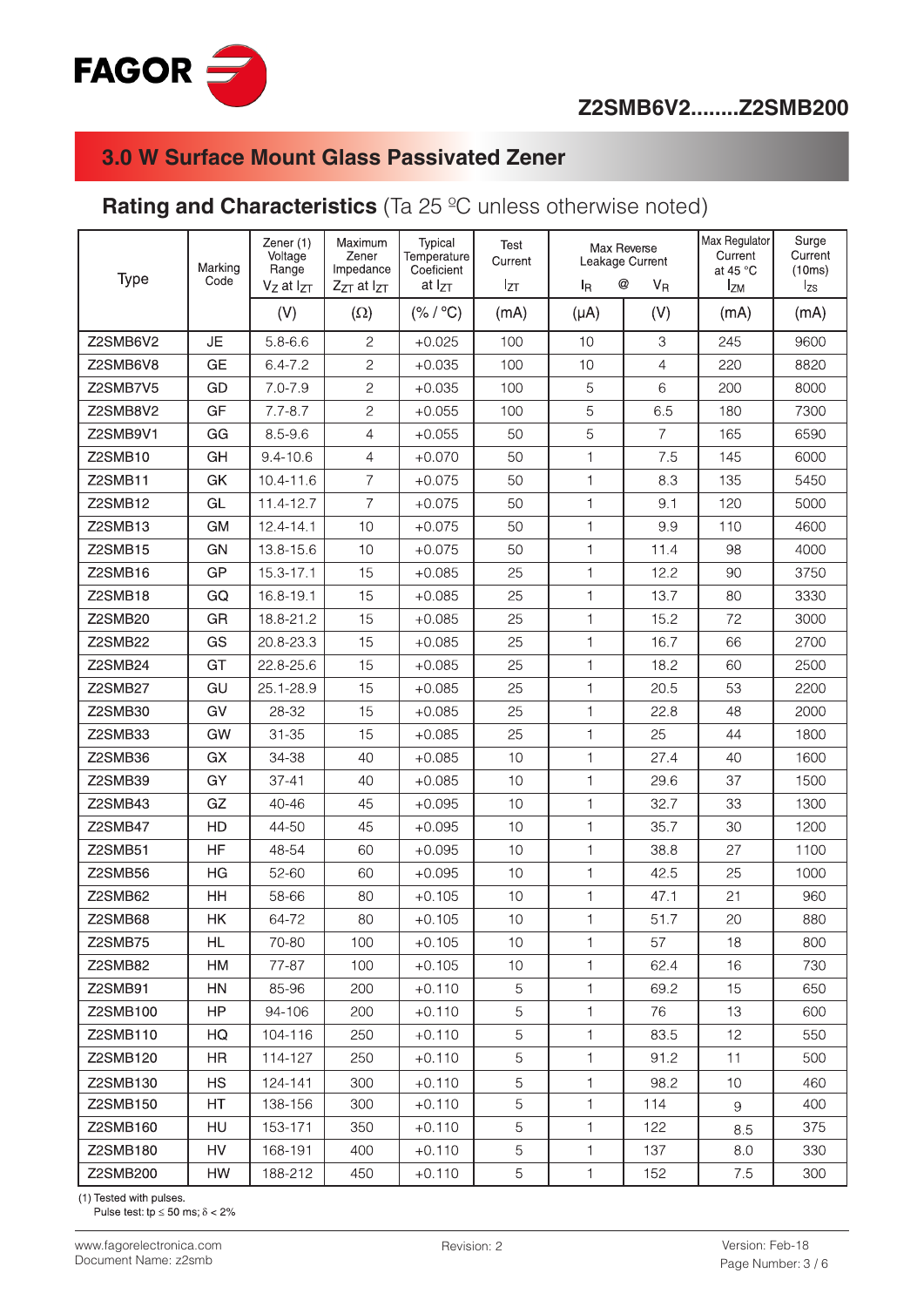

#### **Rating and Characteristics** (Ta 25 °C unless otherwise noted)

MAXIMUM CONTINUOUS POWER DISSIPATION



Lead temperature (°C)

**TYPICAL ZENER IMPEDANCE** 



**TYPICAL FORWARD CHARACTERISTIC** 



voltage (V)

#### **TYPICAL REVERSE CHARACTERISTIC**



www.fagorelectronica.com Document Name: z2smb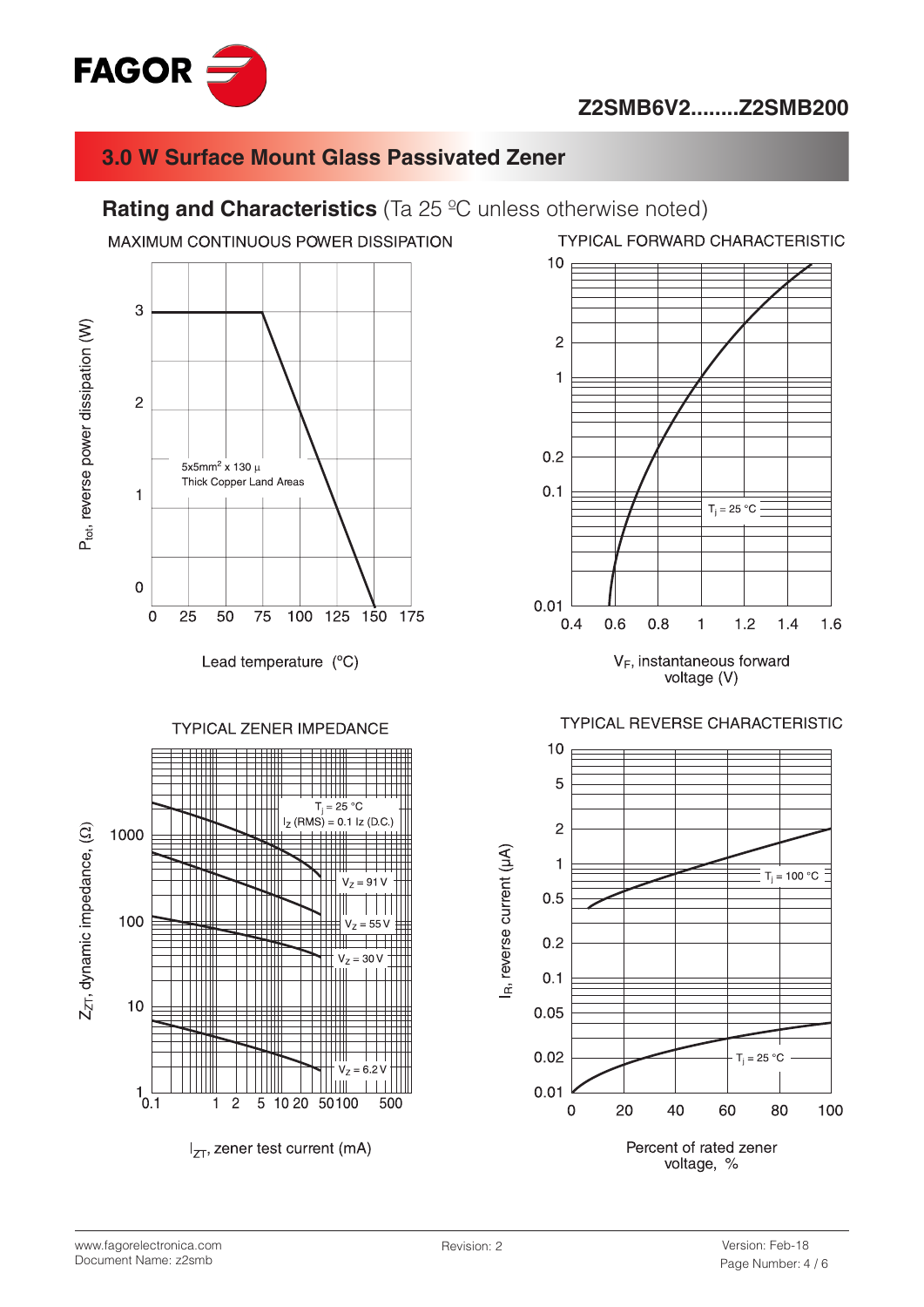



### **Rating and Characteristics** (Ta 25 °C unless otherwise noted)



www.fagorelectronica.com Document Name: z2smb